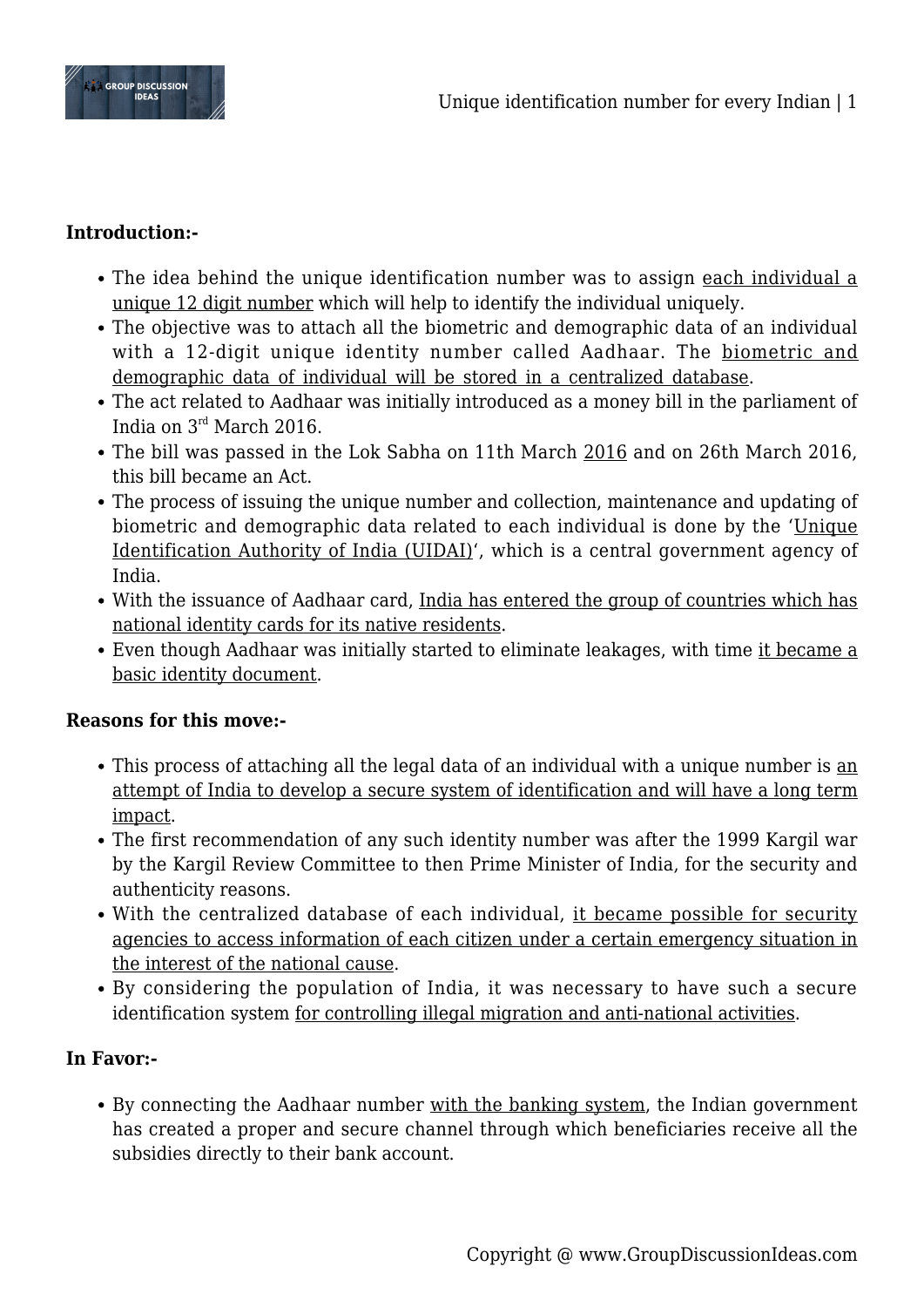

- It has eliminated the role of middleman and agents thus helping the poor and the Indian Economy. Thereby Aadhaar empowers marginalised sections and ensures dignity.
- With the help of UID, it became possible to identify the native Indians and illegal migrants and thus helps to ensure that only the Indian citizens and the legal migrants get benefits of government schemes and also employment.
- As all the biometric and demographic data of an individual is linked to Aadhaar, it helps to identify the families that really belongs to BPL (Below Poverty Level) and hence providing them employment under NREGA (National Rural Employment Guarantee Act) and also easy and prompt payment to the actual workers.
- Another big issue which can be addressed through UID is the real number of voters. Rural to urban migration is highly prevalent in India. Thus they enrol their names in the voter list of both places and politicians take an ill advantage of such a situation. But by the implementation of UID, it will not be possible for any individual to possess more than one voter identity card.
- Government of India could save 15000 crores till 2016 by linking bank accounts with aadhaar for the LPG cylinder subsidies. Aadhaar will eliminate fake accounts.
- Aadhaar based biometric attendance will make a good impact in government offices where most people try to escape from their work.
- UID will also help indirectly in controlling corruption.

## **Challenges:-**

- For a nation like India with such a large population, it becomes a matter of security risk to handle such a large data of individual associated with their UID.
- As almost all the details are associated with Aadhaar, it poses a threat to 'right to privacy'. The data is susceptible to commercial exploitation by private parties and also to surveillance by the government.
- No effective implementation of law and punishments in case of any misuse such as the leakage of personal information of citizens.
- Assigning UID to such a huge population with authenticity is also a big challenge as no prior documents asked for it.

# **Conclusion:-**

UID for every Indian is a very good system for eliminating agents and commission culture from India. It will help the poor to get their benefits directly to their accounts. It will also help in eliminating the illegal migrants from India and thus controlling the anti-national activities. But the implementation and execution must be done in a proper and prompt